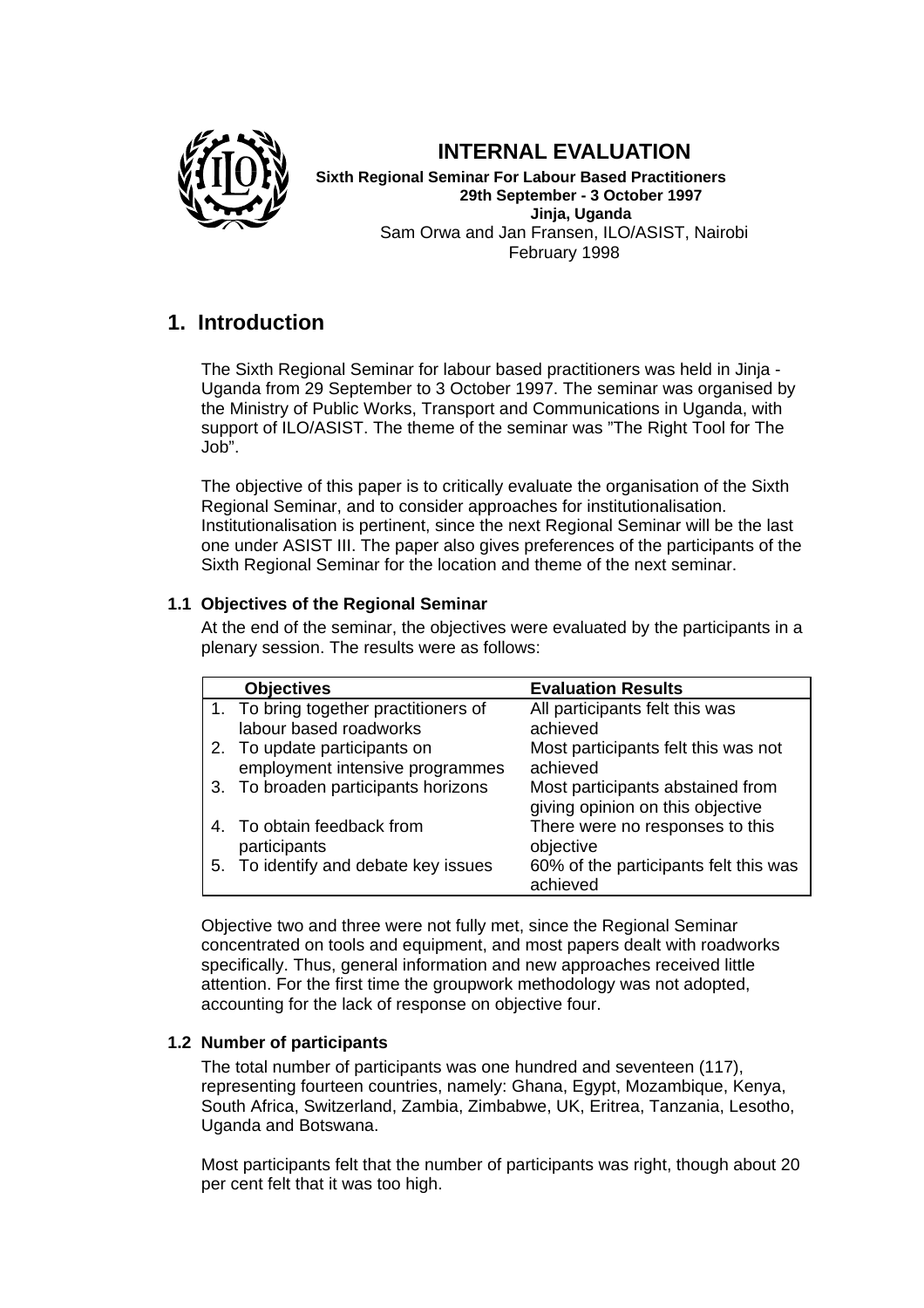# **1.3 Theme of the seminar**

The theme "The Right Tool for the Job" was selected through elaborate discussions within ILO, based on the preference indicated by the participants of the Fifth Regional Seminar. However, the Ugandan organisers were not very happy with the theme, and would have preferred the theme of contractor development. This may have limited their 'feeling of ownership' of the seminar. It is proposed to involve the organisers in the selection of the theme.

Most participants felt that the theme was appropriate, but two comments were made for improvement: (1) to better update participants on trends, it may be considered to expand the 'scene setting' part; and (2) papers should address the topic given to them and not divert from it.

# **1.4 Role of ILO/ASIST in the organisation**

The Ugandan organising committee was the host of the seminar, while ILO/ASIST provided advisory support to the committee. ILO/ASIST carried out the following functions:

- provided Terms of Reference (TOR) and checklist for the organising committee, detailing all their responsibilities as well as a time table
- provided advice through e-mail, fax and telephone
- held missions in July and September
- took over various functions during the seminar
- prepared seminar proceedings

# **2. Seminar organisation**

# **2.1 Status of ILO/ASIST in the organisation**

The status of ILO/ASIST was misconceived by various participants and speakers, who referred to the seminar as an ILO/ASIST seminar. The organising committee seemingly perceived it as an ILO/ASIST seminar as well, and abdicated some of their responsibilities. These circumstances placed ASIST in an uncomfortable position, since ASIST's influence was limited to advisory support.

# **2.2 Preparation of the seminar**

ILO/ASIST informed Uganda on the proposed Regional Seminar nine months in advance. A formal letter agreeing to host the seminar followed three months later, after which Terms of Reference (TOR) were agreed upon and an organisation committee was formed.

The management committee proved to be slow in implementing the TOR. The main problem was that the committee did not keep ILO/ASIST informed on their progress and waited to be directed on what to do. On several occassions they confirmed that they had made appropriate arrangements, which had not been done (for example: hotel bookings, transport arrangements and sending out invitations).

As a result, ILO/ASIST made two trips to Uganda, sent various e-mail and fax messages, and took over part of the organisation. A checklist was finally drawn and given to the team leader to guide him in final preparatory work.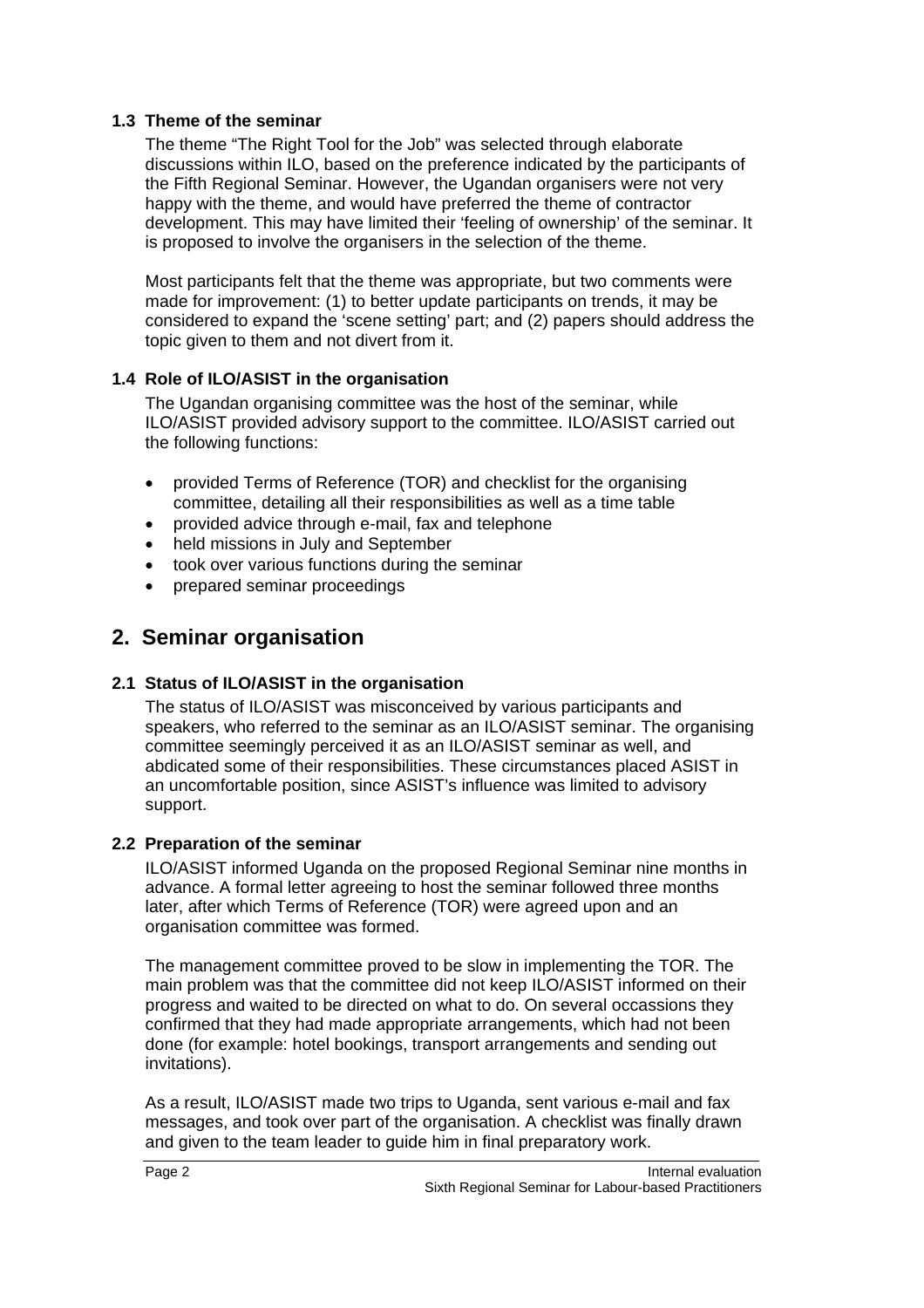The poor performance of the management committee may have been caused by their limited experience in organising a seminar of this magnitude. A limited feeling of ownership and busy work schedule may have resulted in poor motivation.

### **2.3 Transport arrangements**

Before the seminar, ILO/ASIST discussed the transport arrangements with the organising committee various times, and the organising committee assured that good arrangements were made. However, transport to site was very poor. The journey to Mbale from Jinja was marked by delay in arrival of a vehicle, after which the bus also broke down. The whole arrangement of transport showed serious lack of commitment on the part of the management committee.

The question is whether ILO/ASIST should have left the responsibility of organising the transport with the organising committee, or should have taken full responsibility.

### **2.4 Accommodation**

Jinja, being the only town with a sufficient number of accommodation located near the field site, was selected as venue. ILO/ASIST visited the hotels together with the organisers and made initial arrangements to be followed up by the organising committee. One week before the seminar, ILO/ASIST visited Uganda again, since hotel bookings had not yet been made.

Participants were booked at six different hotels, since Jinja town did not have an hotel of more than 50 bed capacity. This placed extra demand on the transport system. Given the rural background of the town and standards of the hotels, one can say that they performed very well.

The organising committee intended to organise various leisure activities. Two cocktails were organised, while other intended activities didn't take place.

#### **2.5. Evaluation**

ILO/ASIST had provided the evaluation forms used during the Fifth Regional Seminar and asked the organising committee to update them. The committee then distributed evaluation forms, which had several mistakes, and had to be redone. A better follow-up by ILO/ASIST could have prevented this.

Results of the evaluation are attached.

#### **2.6 Proceedings**

A consultant from Uganda was nominated by the management committee to document the proceedings of the seminar. ASIST managed and paid for the proceedings. The draft proceedings are being prepared by the consultant were fair, but still required considerable amount of work.

#### **2.7 Recommendations**

It may be more efficient to contract out the seminar organisation to an experienced and reputable firm. Either the whole organisation can be subcontracted, or the logistical arrangements (hotel, transport, etc.). The contractor would work under the auspices of the organising committee, with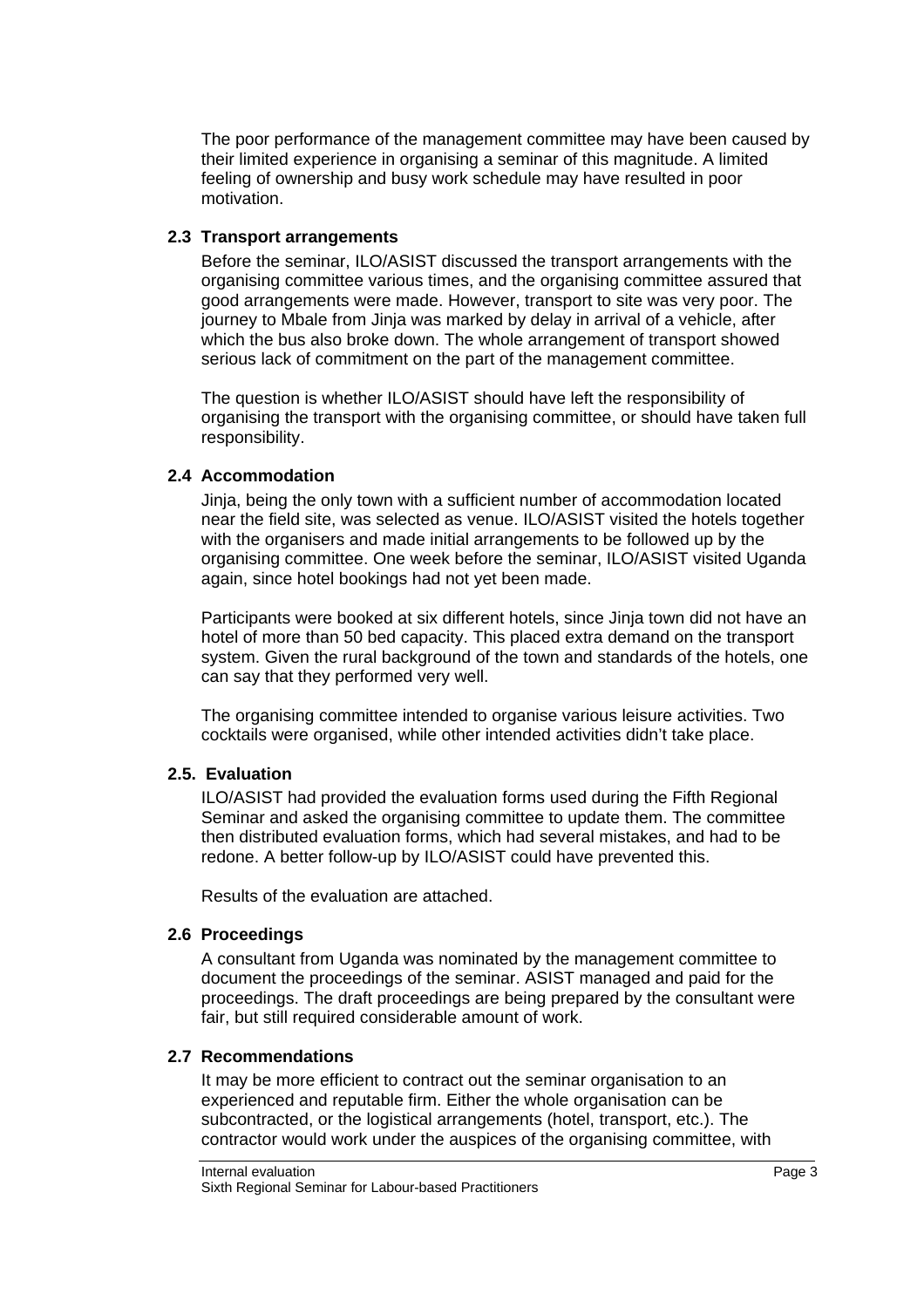technical advice from ILO/ASIST. The contracted firm should be given Terms Of Reference and expected output which would determine payment.

The organisers should be involved in the selection of the topic of the seminar, to further develop a 'feeling of ownership'. During the seminar, short management meetings should be programmed. The part on scene setting can be expanded to better update participants on trends.

# **3. Finances of the seminar**

# **3.1 Seminar fees**

This was the first time fees had been charged for attendance of the seminar. The intention was to provide Ugandan organisers with funds to run the seminar, and to assess the financial sustainability of the seminar. While participants from other countries were charged US\$350, Ugandan nationals were charged US\$50. The participants raised no objection to the charges, and the number and representation of participants indicate that funding was not a limiting factor in attendance of the seminar.

Most participants settled the fee during registration. This proved to be the best method since transfer of funds through telegraphic transfer proved to be problematic.

# **3.2 Account**

The Ministry of Works Training Centre Project account was used to bank the fees. The management committee obtained authority from the Permanent Secretary (Ministry of Works) to use the account since it was easily accessible and efficient for such a temporary but crucial seminar. This arrangement worked well and funds were available when needed.

# **3.3 Accountability**

The management committee was responsible for the financial management. To obtain a satisfactory account of the finances, a budget proposal was drawn for expending the income from the fees. The committee was also advised by ILO/ASIST to maintain an expenditure ledger in accordance with sound financial principles. After the seminar the committee was expected to prepare a comprehensive financial report. The financial status and sustainability of future seminars can only be assessed after the receipt and analysis of the report. This report has not yet been received.

# **3.4 Recommendations**

The next seminar should set the level of seminar fees high enough to sustain all seminar costs (with or without costs of backstopping?), and sound financial principles should be ensured.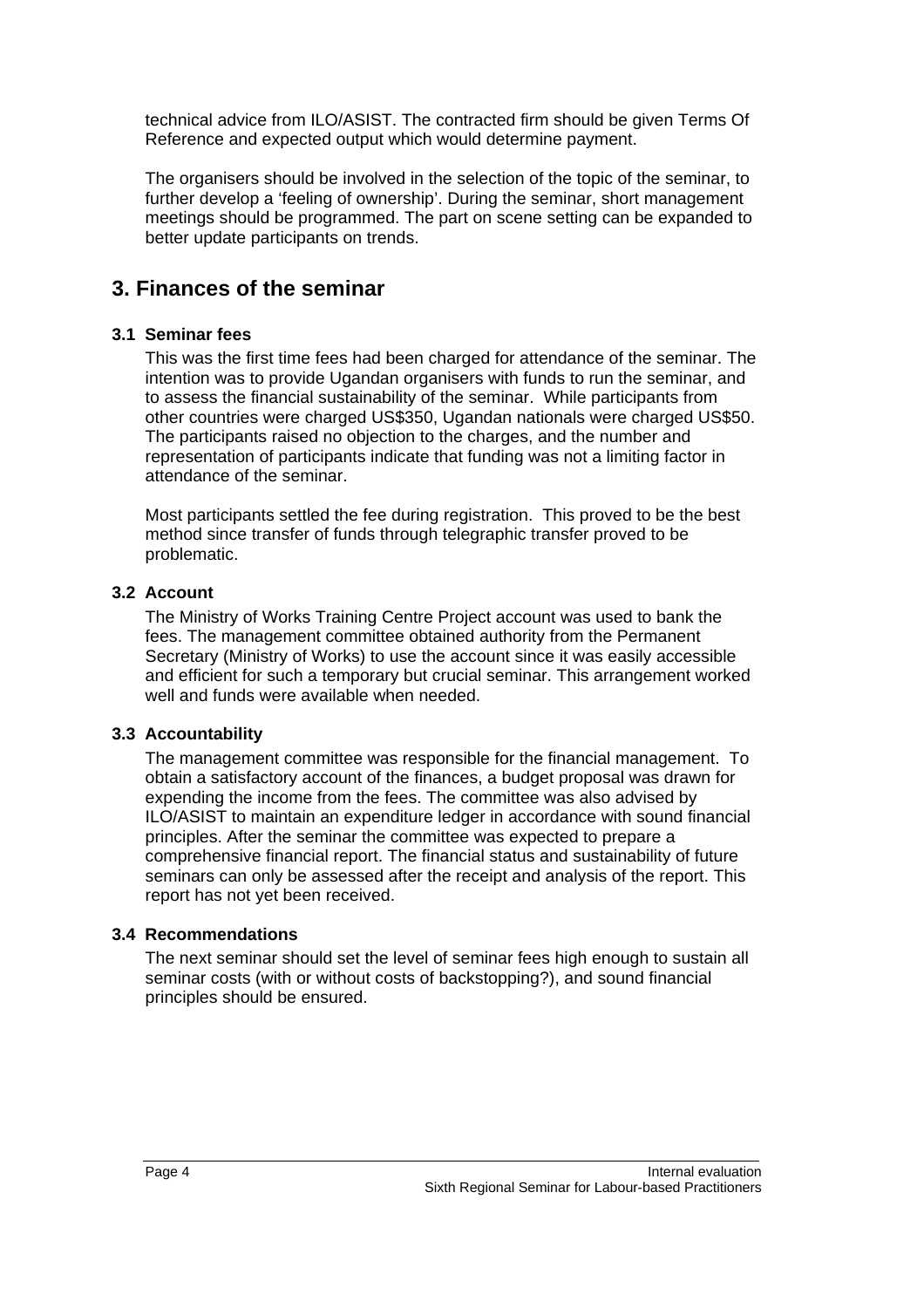# **4. Programme methodology**

### **4.1 Presentations**

The presentations were organised by ILO/ASIST, in collaboration with the organising committee. Presenters were informed five months in advance, and asked to send papers to ILO/ASIST one month before the Regional Seminar.

Though most people were happy with the presentations, it was noted that there were too many papers, while some papers did not address the main theme of the seminar.

The problem was that most authors presented the papers too late to ILO/ASIST. Some papers even arrived during the seminar. The safety measure to consider in the future are:

- to reward authors to provide papers to ILO/ASIST not later than one month in advance
- to invite a high number of authors and set deadline dates for acceptance. Of the received papers, a selection can be made
- to present less papers, with more time for discussion.

### **4.2 Panel of Experts**

The organising committee was asked to organise the panel of experts. When this was not done, ILO/ASIST took over. The panel of experts received a score of 3.3 out of 5. The following recommendations can be considered to improve on the methodology:

- to select, notify and furnish the panel with the relevant papers before the Regional Seminar. This would give them ample time to prepare their points effectively
- to better brief and quide the panel
- a panel should consist of maximum two experts.

# **4.3. End of Day and Programme Statements**

Participants observed that there were no clear, "End of Day" conclusions. Such conclusions can result work towards "End of Programme" conclusions. This was not done this time, and made it difficult to draw proper conclusions.

# **4.4. Plenary versus Group Work Sessions**

Group work sessions were not included in the seminar programme. However, comments received indicated that group work method was viewed favourably. Two approaches can be considered:

- Group discussion (as in previous Regional Seminars)
- Workshops: a number of workshops can run concurrently, with time apportioned for presentation and discussions.

### **4.5. Field Visit**

The field visit and demonstration were highly evaluated by the participants. However, the field visit was unfortunately marred by lack of time due transport problems and rain. Participants suggested that exhibitions should take place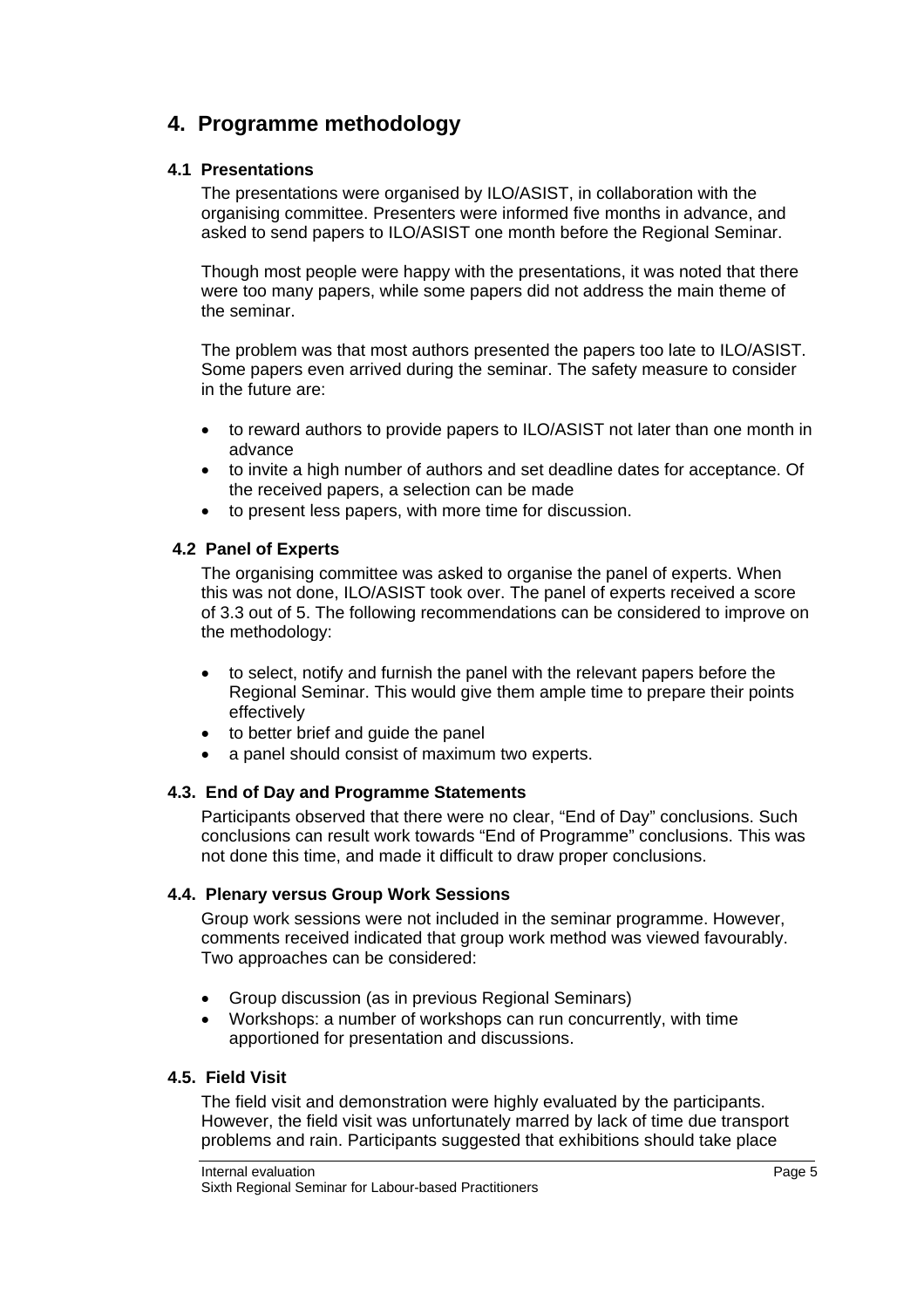near the venue of the seminar. This was not possible in Uganda due to unavoidable logistical constraints.

### **4.6 Chairpersons**

Chairpersons performed their duties fairly. The only comment received about them indicated that some of them did not control time effectively. It is unfortunate to note that the seminar committee took little interest in this, and ILO/ASIST ended in programming for the chairpersons.

# **5. Sustainability**

If the Regional Seminar is to be a regular and sustainable event, the next seminar should test an approach. In this respect, it is encouraging to note that the seminar fee proved to be successful, and financial sustainability is thus within reach. Some suggestions are:

- **Set the seminar fee at the real cost of the seminar** (without ILO backstopping). The fee proved viable during the Sixth Regional Seminar, but not all costs were included yet.
- **Institutionalisation**. One institution or committee has to be responsible for the organisation of the Regional Seminar. It is proposed to leave this responsibility with the ILO (MDT or HQ).

A permanent committee ('Olympic committee") comprising labour based institutions and university faculties can be formed to decide on the venue, theme, organisers, time table and dates of the next seminar, at the end of each seminar. The responsible country will form an organising committee.

- **Commercial firm/ bidding**. To lessen the required technical assistance, it is proposed to invite commercial firms to bid for a contract to run the seminar. They would be responsible for all logistical arrangements, or the whole running of the seminar. The firm should fall under the organising committee of the country.
- **Technical support needed by ILO**
- **Allow one year for preparation**. The venue and topic for the next Regional Seminar can best be proposed during the seminar.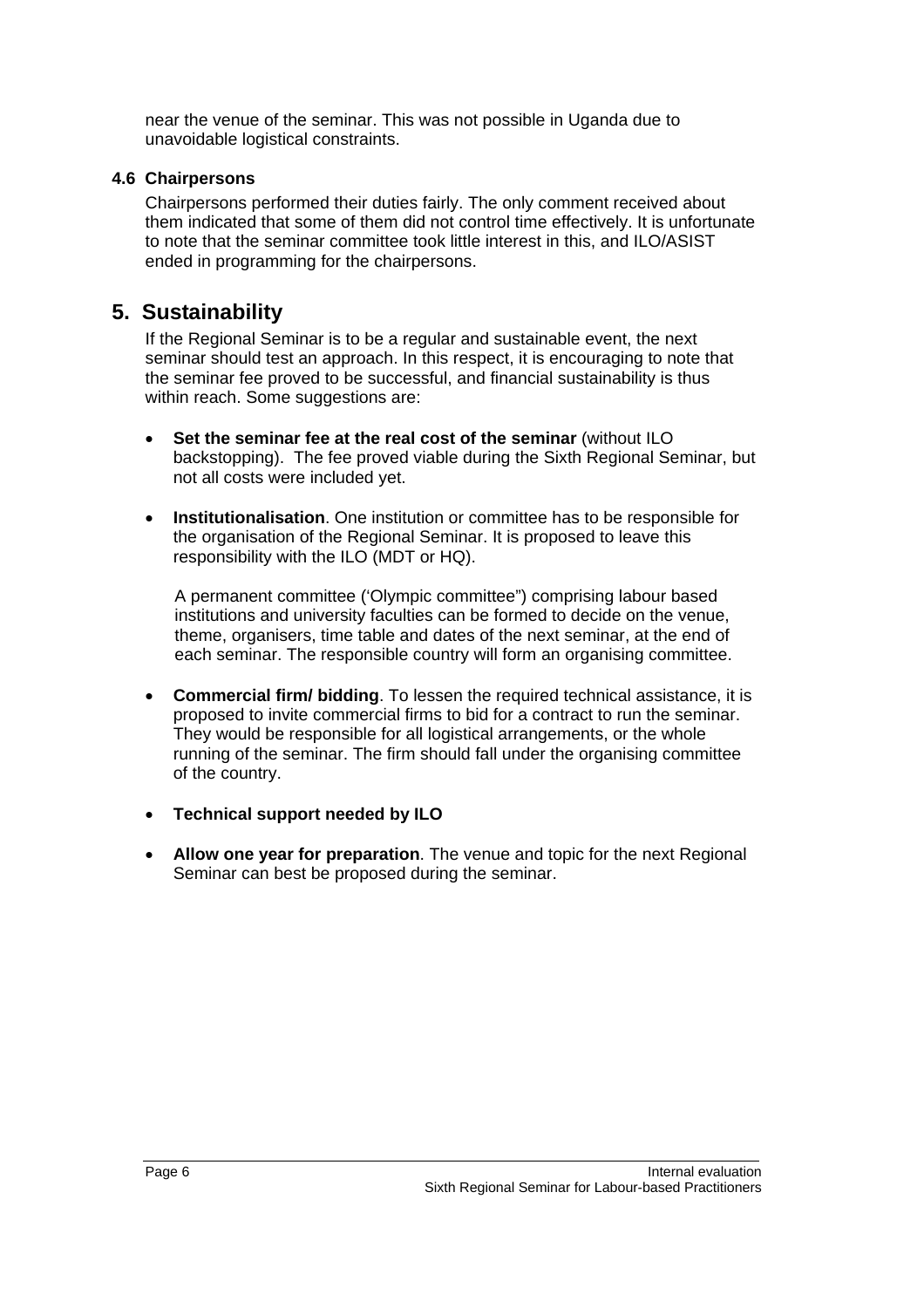# **6. Seventh Regional Seminar**

Participants proposed the following:

| Countries: Zambia |             | 20 participants                                                                                                                                                                                                                                                           |  |
|-------------------|-------------|---------------------------------------------------------------------------------------------------------------------------------------------------------------------------------------------------------------------------------------------------------------------------|--|
|                   | Egypt       | 12                                                                                                                                                                                                                                                                        |  |
|                   | Zimbabwe    |                                                                                                                                                                                                                                                                           |  |
|                   | Mozambique  | 7                                                                                                                                                                                                                                                                         |  |
|                   | Other       | 23                                                                                                                                                                                                                                                                        |  |
| Themes:           | Training: 1 | Contractor development: 20 participants<br>Quality control, standards, equipment: 8<br>LBT outside the road sector: 7<br>Policies (incl. planning, finance and sustainability): 7<br>Site management and labour productivity: 5<br>Impact of LBT (include environment): 5 |  |
| Dates:            | Early 1999  |                                                                                                                                                                                                                                                                           |  |

It is proposed to start organising the Regional Seminar as soon as possible.

# **7. Conclusions**

The Seventh Regional Seminar will be the last under ASIST III. Thus, if the Regional Seminar should become a sustainable and regular event, methodologies will have to be piloted during that seminar. In this respect it is encouraging to note that the seminar fee was successful, and financial sustainability is thus within reach. Other proposed methodologies are listed in chapter 5.

Even if it is decided that the next seminar will be the last one, it is worthwhile to improve on its organisation and methodology. Some of the main recommendations include:

- $\triangleright$  to start preparation for Regional Seminar one year in advance, and to involve the organising country from the start
- $\triangleright$  to use a private firm specializing in organisation of seminars to manage the seminar.
- $\triangleright$  to continue using a seminar fee
- $\triangleright$  to apply for papers well in advance and reward the selected papers
- $\triangleright$  to continue using a panel of experts and chairpersons, but improve on the organisation
- $\triangleright$  to consider using group discussions or workshops
- $\triangleright$  to install 'end of day' and 'end of seminar' conclusions.